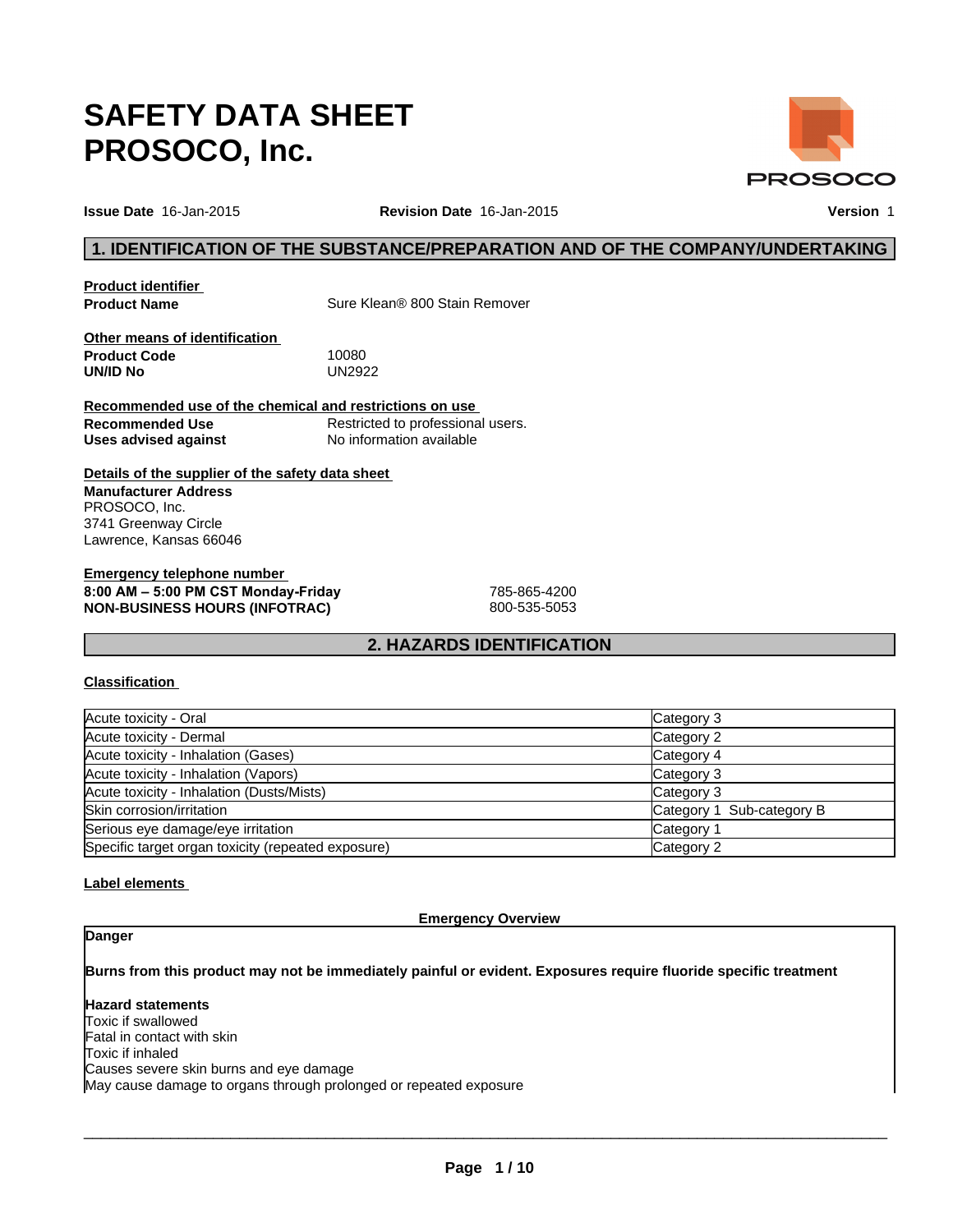

#### **Precautionary Statements - Prevention**

Wash face, hands and any exposed skin thoroughly after handling Do not eat, drink or smoke when using this product Do not get in eyes, on skin, or on clothing Wear protective gloves/protective clothing/eye protection/face protection Use only outdoors or in a well-ventilated area Do not breathe dust/fume/gas/mist/vapors/spray

#### **Precautionary Statements - Response**

Immediately call a POISON CENTER or doctor/physician Specific treatment (see TREATMENT FOR HYDROFLUORIC ACID EXPOSURE on this label) IF IN EYES: Rinse cautiously with water for several minutes. Remove contact lenses, if present and easy to do. Continue rinsing Immediately call a POISON CENTER or doctor/physician IF ON SKIN (or hair): Remove/Take off immediately all contaminated clothing. Rinse skin with water/shower Immediately call a POISON CENTER or doctor/physician Wash contaminated clothing before reuse IF INHALED: Remove victim to fresh air and keep at rest in a position comfortable for breathing Call a POISON CENTER or doctor/physician if you feel unwell Immediately call a POISON CENTER or doctor/physician IF SWALLOWED: Immediately call a POISON CENTER or doctor/physician Rinse mouth Do NOT induce vomiting

# **Precautionary Statements - Storage**

Store locked up Store in a well-ventilated place. Keep container tightly closed

#### **Precautionary Statements - Disposal**

Dispose of contents/container to an approved waste disposal plant

#### **Hazards not otherwise classified (HNOC)**

#### **Other Information**

1.04896% of the mixture consists of ingredient(s) of unknown toxicity

# **3. COMPOSITION/INFORMATION ON INGREDIENTS**

| <b>Chemical Name</b>                  | <b>CAS No</b>  | Weight-%   | <b>Trade Secret</b> |
|---------------------------------------|----------------|------------|---------------------|
| Water                                 | 7732-18-5      | $60 - 100$ |                     |
| Sulfuric Acid                         | 7664-93-9      | $5 - 10$   |                     |
| Hydrogen Fluoride                     | 7664-39-3      | - 5        |                     |
| Polyethylene glycol octylphenyl ether | 9036-19-5      | - 5        |                     |
| Ethylene Glycol                       | $107 - 21 - 1$ | -5         |                     |

\* The exact percentage (concentration) of composition has been withheld as a trade secret.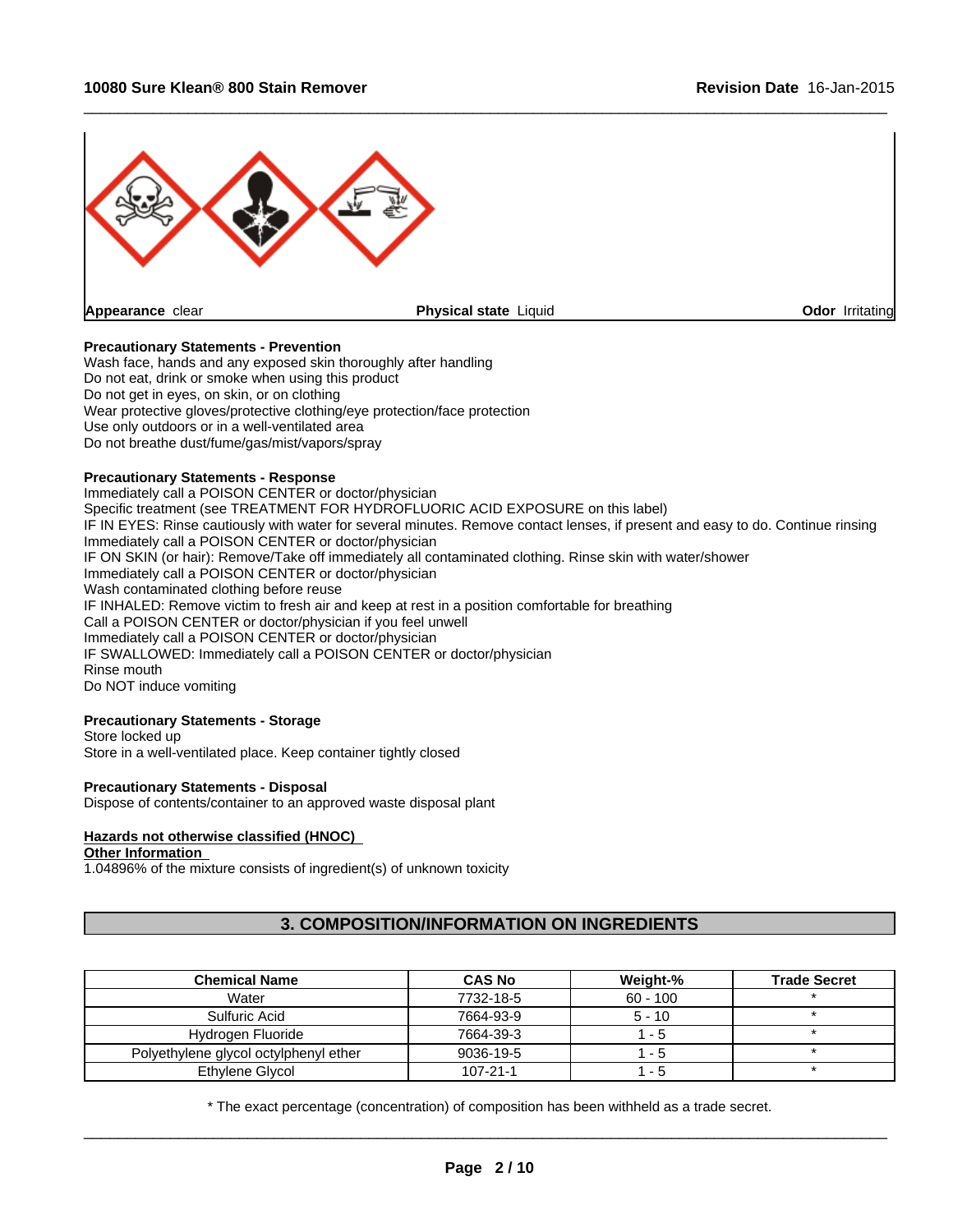# **4. FIRST AID MEASURES**

 $\_$  ,  $\_$  ,  $\_$  ,  $\_$  ,  $\_$  ,  $\_$  ,  $\_$  ,  $\_$  ,  $\_$  ,  $\_$  ,  $\_$  ,  $\_$  ,  $\_$  ,  $\_$  ,  $\_$  ,  $\_$  ,  $\_$  ,  $\_$  ,  $\_$  ,  $\_$  ,  $\_$  ,  $\_$  ,  $\_$  ,  $\_$  ,  $\_$  ,  $\_$  ,  $\_$  ,  $\_$  ,  $\_$  ,  $\_$  ,  $\_$  ,  $\_$  ,  $\_$  ,  $\_$  ,  $\_$  ,  $\_$  ,  $\_$  ,

| <b>First aid measures</b>                                   |                                                                                                                                                                                                                                                                                                                                                                           |
|-------------------------------------------------------------|---------------------------------------------------------------------------------------------------------------------------------------------------------------------------------------------------------------------------------------------------------------------------------------------------------------------------------------------------------------------------|
| <b>General advice</b>                                       | Immediate medical attention is required.                                                                                                                                                                                                                                                                                                                                  |
| Eye contact                                                 | Immediate medical attention is required. Rinse immediately with plenty of water, also under<br>the eyelids, for at least 15 minutes. Keep eye wide open while rinsing. Do not rub affected<br>area. Rinse the eyes with a calcium gluconate 1% solution.                                                                                                                  |
| <b>Skin Contact</b>                                         | Immediate medical attention is required. Wash off immediately with soap and plenty of<br>water while removing all contaminated clothes and shoes. Immediately apply calcium<br>gluconate gel 2.5% and massage into the affected area using rubber gloves; continue to<br>massage while repeatedly applying gel until 15 minutes after pain is relieved.                   |
| Inhalation                                                  | Remove to fresh air. Call a physician or poison control center immediately. If not breathing,<br>give artificial respiration. If breathing is difficult, give oxygen.                                                                                                                                                                                                     |
| Ingestion                                                   | Immediate medical attention is required. Do NOT induce vomiting. Drink plenty of water.<br>Never give anything by mouth to an unconscious person. Remove from exposure, lie down.<br>Call a physician or poison control center immediately.                                                                                                                               |
| Self-protection of the first aider                          | Use personal protective equipment as required. Avoid contact with skin, eyes or clothing.                                                                                                                                                                                                                                                                                 |
| Most important symptoms and effects, both acute and delayed |                                                                                                                                                                                                                                                                                                                                                                           |
| <b>Symptoms</b>                                             | The product causes burns of eyes, skin and mucous membranes. Burns from this product<br>may not be immediately painful or evident. Exposures require fluoride specific treatment.                                                                                                                                                                                         |
|                                                             | Indication of any immediate medical attention and special treatment needed                                                                                                                                                                                                                                                                                                |
| Note to physicians                                          | Product is a corrosive material. Use of gastric lavage or emesis is contraindicated.<br>Possible perforation of stomach or esophagus should be investigated. Do not give<br>chemical antidotes. Asphyxia from glottal edema may occur. Marked decrease in blood<br>pressure may occur with moist rales, frothy sputum, and high pulse pressure. Treat<br>symptomatically. |
|                                                             |                                                                                                                                                                                                                                                                                                                                                                           |

# **5. FIRE-FIGHTING MEASURES**

#### **Suitable Extinguishing Media**

Use extinguishing measures that are appropriate to local circumstances and the surrounding environment.

**Unsuitable Extinguishing Media** Caution: Use of water spray when fighting fire may be inefficient.

# **Specific hazards arising from the chemical**

The product causes burns of eyes, skin and mucous membranes. Thermal decomposition can lead to release of irritating and toxic gases and vapors. In the event of fire and/or explosion do not breathe fumes.

# **Protective equipment and precautions for firefighters**

As in any fire, wear self-contained breathing apparatus pressure-demand, MSHA/NIOSH (approved or equivalent) and full protective gear.

\_\_\_\_\_\_\_\_\_\_\_\_\_\_\_\_\_\_\_\_\_\_\_\_\_\_\_\_\_\_\_\_\_\_\_\_\_\_\_\_\_\_\_\_\_\_\_\_\_\_\_\_\_\_\_\_\_\_\_\_\_\_\_\_\_\_\_\_\_\_\_\_\_\_\_\_\_\_\_\_\_\_\_\_\_\_\_\_\_\_\_\_\_ **6. ACCIDENTAL RELEASE MEASURES Personal precautions, protective equipment and emergency procedures**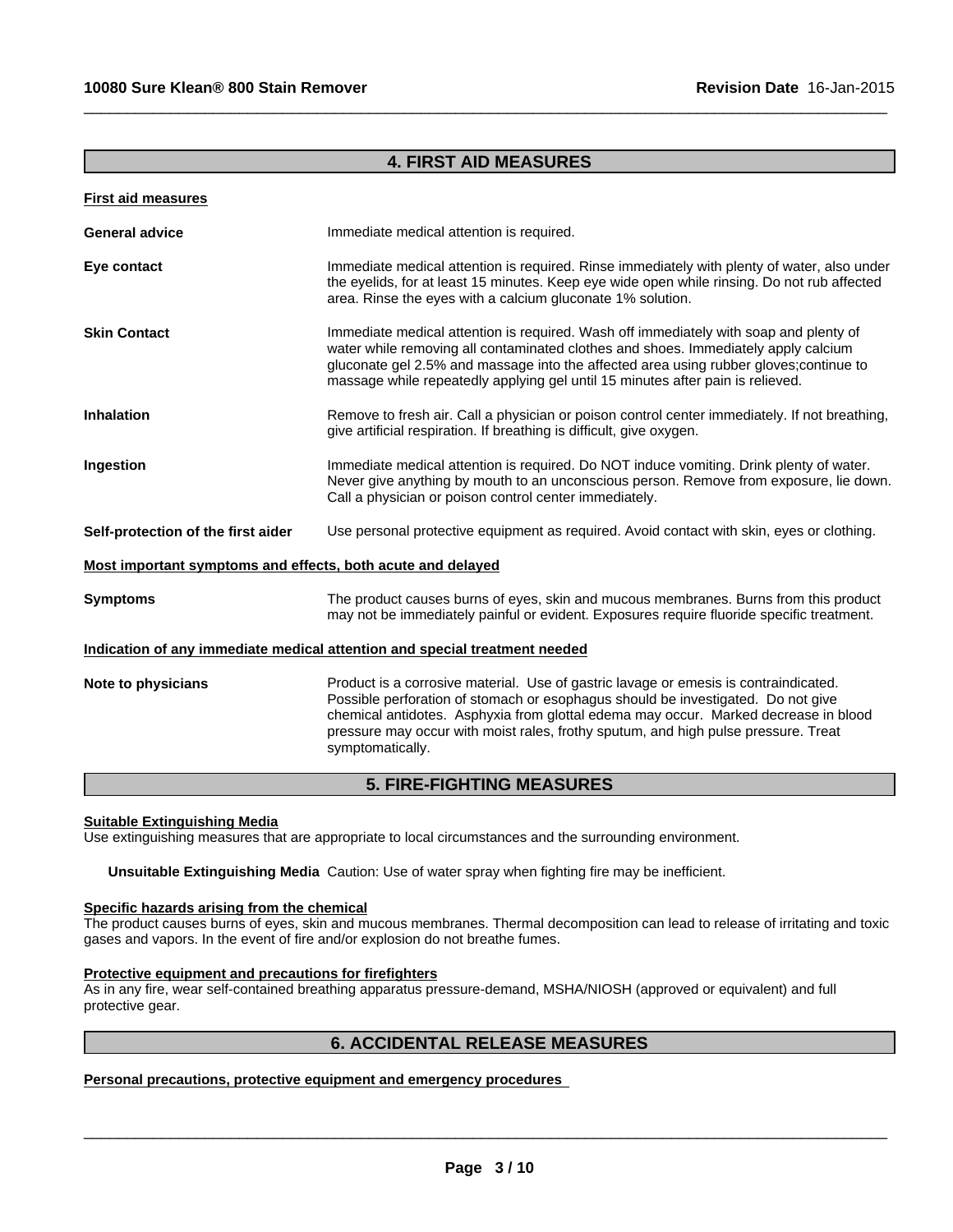| <b>Personal precautions</b>                                  | Use personal protective equipment as required. Evacuate personnel to safe areas. Avoid<br>contact with skin, eyes or clothing. Keep people away from and upwind of spill/leak.                                                                                             |  |  |
|--------------------------------------------------------------|----------------------------------------------------------------------------------------------------------------------------------------------------------------------------------------------------------------------------------------------------------------------------|--|--|
| <b>Environmental precautions</b>                             |                                                                                                                                                                                                                                                                            |  |  |
| <b>Environmental precautions</b>                             | Do not allow into any sewer, on the ground or into any body of water. Should not be<br>released into the environment. Prevent further leakage or spillage if safe to do so. Prevent<br>product from entering drains. See Section 12 for additional ecological information. |  |  |
| Methods and material for containment and cleaning up         |                                                                                                                                                                                                                                                                            |  |  |
| <b>Methods for containment</b>                               | Prevent further leakage or spillage if safe to do so. Dike far ahead of liquid spill for later<br>disposal.                                                                                                                                                                |  |  |
| Methods for cleaning up                                      | Use personal protective equipment as required. Dam up. Soak up with inert absorbent<br>material. Pick up and transfer to properly labeled containers. Clean contaminated surface<br>thoroughly. After cleaning, flush away traces with water.                              |  |  |
|                                                              | 7. HANDLING AND STORAGE                                                                                                                                                                                                                                                    |  |  |
| <b>Precautions for safe handling</b>                         |                                                                                                                                                                                                                                                                            |  |  |
| Advice on safe handling                                      | Avoid contact with skin, eyes or clothing. Use personal protective equipment as required.<br>Ensure adequate ventilation, especially in confined areas. In case of insufficient ventilation,<br>wear suitable respiratory equipment.                                       |  |  |
| Conditions for safe storage, including any incompatibilities |                                                                                                                                                                                                                                                                            |  |  |
| <b>Storage Conditions</b>                                    | Keep containers tightly closed in a dry, cool and well-ventilated place. Keep in properly<br>labeled containers. Keep out of the reach of children.                                                                                                                        |  |  |

**Incompatible materials** Strong bases. Incompatible with oxidizing agents. Metals.

# **8. EXPOSURE CONTROLS/PERSONAL PROTECTION**

# **Control parameters**

### **Exposure Guidelines** .

| <b>Chemical Name</b> | <b>ACGIH TLV</b>                             | <b>OSHA PEL</b>                                                                     | <b>NIOSH IDLH</b>                  |
|----------------------|----------------------------------------------|-------------------------------------------------------------------------------------|------------------------------------|
| Sulfuric Acid        | TWA: 0.2 mg/m <sup>3</sup> thoracic fraction | TWA: 1 $mq/m3$                                                                      | IDLH: $15 \text{ mg/m}^3$          |
| 7664-93-9            |                                              | (vacated) TWA: 1 $mq/m3$                                                            | TWA: 1 $mq/m3$                     |
| Hydrogen Fluoride    |                                              | TWA: 0.5 ppm F TWA: 2.5 mg/m <sup>3</sup> TWA: 3 ppm F TWA: 2.5 mg/m <sup>3</sup> F | IDLH: 30 ppm                       |
| 7664-39-3            |                                              | TWA: $2.5 \text{ mg/m}^3$ dust                                                      | Ceiling: 6 ppm 15 min              |
|                      |                                              | (vacated) TWA: 3 ppm F                                                              | Ceiling: $5 \text{ mg/m}^3$ 15 min |
|                      | Ceiling: 2 ppm F                             | (vacated) TWA: $2.5 \text{ mg/m}^3$                                                 | TWA: 3 ppm                         |
|                      |                                              | (vacated) STEL: 6 ppm F                                                             | TWA: 2.5 mg/m <sup>3</sup>         |
| Ethylene Glycol      | Ceiling: $100 \text{ mg/m}^3$ aerosol only   | (vacated) Ceiling: 50 ppm                                                           |                                    |
| 107-21-1             |                                              | (vacated) Ceiling: 125 mg/m <sup>3</sup>                                            |                                    |

*NIOSH IDLH Immediately Dangerous to Life or Health*

**Other Information** Vacated limits revoked by the Court of Appeals decision in AFL-CIO v. OSHA, 965 F.2d 962 (11th Cir., 1992).

\_\_\_\_\_\_\_\_\_\_\_\_\_\_\_\_\_\_\_\_\_\_\_\_\_\_\_\_\_\_\_\_\_\_\_\_\_\_\_\_\_\_\_\_\_\_\_\_\_\_\_\_\_\_\_\_\_\_\_\_\_\_\_\_\_\_\_\_\_\_\_\_\_\_\_\_\_\_\_\_\_\_\_\_\_\_\_\_\_\_\_\_\_

# **Appropriate engineering controls**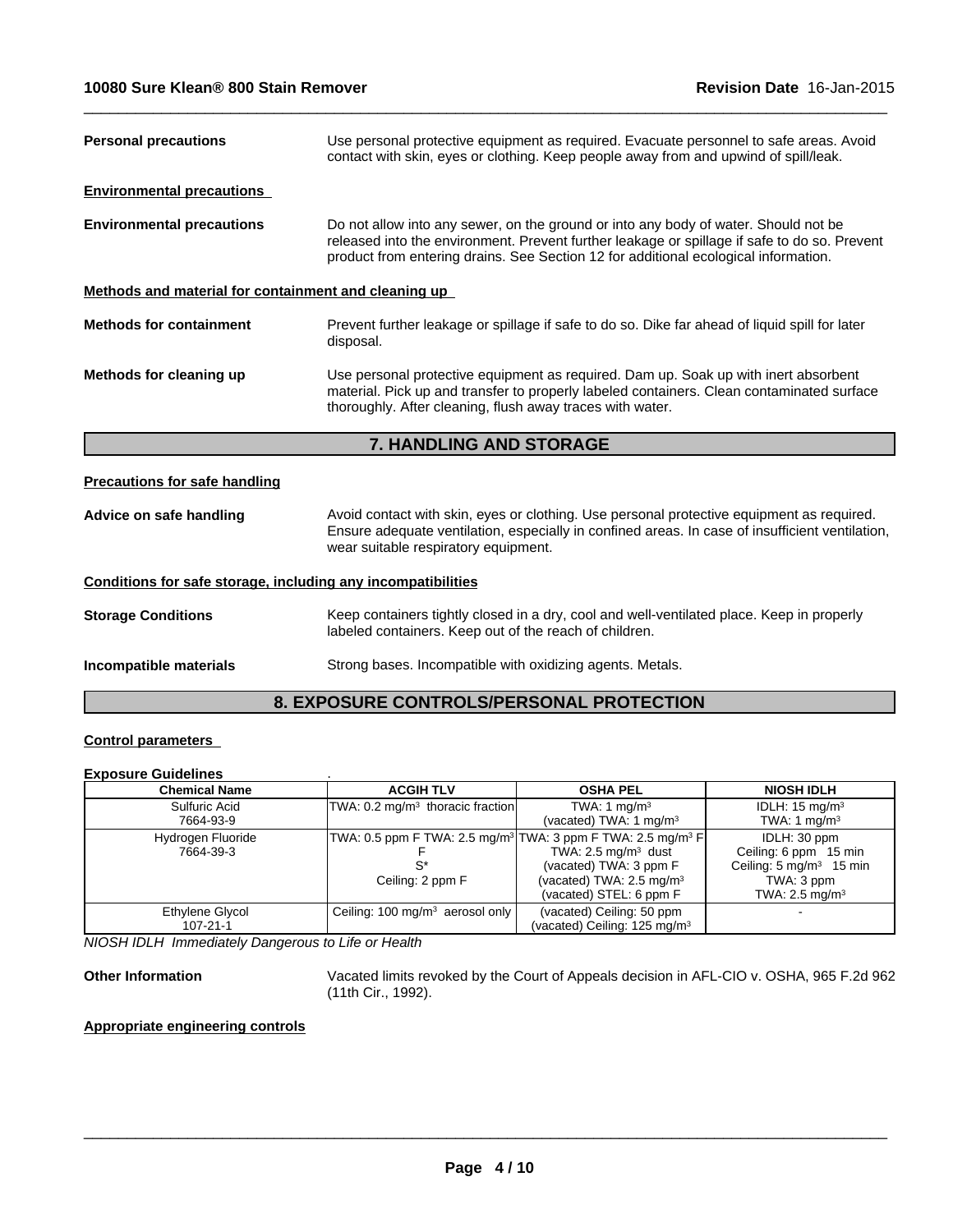| <b>Engineering Controls</b>           | <b>Showers</b><br>Eyewash stations<br>Ventilation systems. Brush on or apply at the lowest practical pressure. Do not atomize<br>during application. Beware of wind drift. Proper work practices and planning should be<br>utilized to avoid contact with workers, passersby, and non-masonry surfaces. Application<br>equipment, scaffolding, swing stages and support systems must be constructed of acid<br>resistant materials.                  |
|---------------------------------------|------------------------------------------------------------------------------------------------------------------------------------------------------------------------------------------------------------------------------------------------------------------------------------------------------------------------------------------------------------------------------------------------------------------------------------------------------|
|                                       | Individual protection measures, such as personal protective equipment                                                                                                                                                                                                                                                                                                                                                                                |
| <b>Eye/face protection</b>            | Tight sealing safety goggles. Face protection shield.                                                                                                                                                                                                                                                                                                                                                                                                |
| Skin and body protection              | Wear impervious protective clothing, including boots, gloves, lab coat, apron or coveralls,<br>as appropriate, to prevent skin contact.                                                                                                                                                                                                                                                                                                              |
| <b>Respiratory protection</b>         | If exposure limits are exceeded or irritation is experienced, NIOSH/MSHA approved<br>respiratory protection should be worn. Positive-pressure supplied air respirators may be<br>required for high airborne contaminant concentrations. Respiratory protection must be<br>provided in accordance with current local regulations.                                                                                                                     |
| <b>General Hygiene Considerations</b> | When using do not eat, drink or smoke. Wash contaminated clothing before reuse. Keep<br>away from food, drink and animal feeding stuffs. Contaminated work clothing should not be<br>allowed out of the workplace. Regular cleaning of equipment, work area and clothing is<br>recommended. Avoid contact with skin, eyes or clothing. Take off all contaminated clothing<br>and wash it before reuse. Wear suitable gloves and eye/face protection. |
|                                       |                                                                                                                                                                                                                                                                                                                                                                                                                                                      |

# **9. PHYSICAL AND CHEMICAL PROPERTIES**

# **Information on basic physical and chemical properties**

| <b>Physical state</b><br>Appearance<br>Color | Liquid<br>clear<br>colorless | Odor<br><b>Odor threshold</b> | Irritating<br>No information available |
|----------------------------------------------|------------------------------|-------------------------------|----------------------------------------|
| <b>Property</b>                              | Values                       | Remarks • Method              |                                        |
| рH                                           | 1.4                          |                               |                                        |
| Melting point/freezing point                 | No information available     |                               |                                        |
| Boiling point/boiling range                  | No information available     |                               |                                        |
| <b>Flash point</b>                           |                              | Not Applicable                |                                        |
| <b>Evaporation rate</b>                      | No information available     |                               |                                        |
| Flammability (solid, gas)                    | No information available     |                               |                                        |
| <b>Flammability Limits in Air</b>            |                              |                               |                                        |
| <b>Upper flammability limits</b>             | No information available     |                               |                                        |
| Lower flammability limit                     | No information available     |                               |                                        |
| Vapor pressure                               | No information available     |                               |                                        |
| Vapor density                                | No information available     |                               |                                        |
| <b>Specific Gravity</b>                      | 1.056                        |                               |                                        |
| <b>Water solubility</b>                      | Soluble in water             |                               |                                        |
| Solubility in other solvents                 | No information available     |                               |                                        |
| <b>Partition coefficient</b>                 | No information available     |                               |                                        |
| <b>Autoignition temperature</b>              | No information available     |                               |                                        |
| <b>Decomposition temperature</b>             | No information available     |                               |                                        |
| <b>Kinematic viscosity</b>                   | No information available     |                               |                                        |
| <b>Dynamic viscosity</b>                     | No information available     |                               |                                        |
| <b>Explosive properties</b>                  | Not Applicable               |                               |                                        |
| <b>Oxidizing properties</b>                  | Not Applicable               |                               |                                        |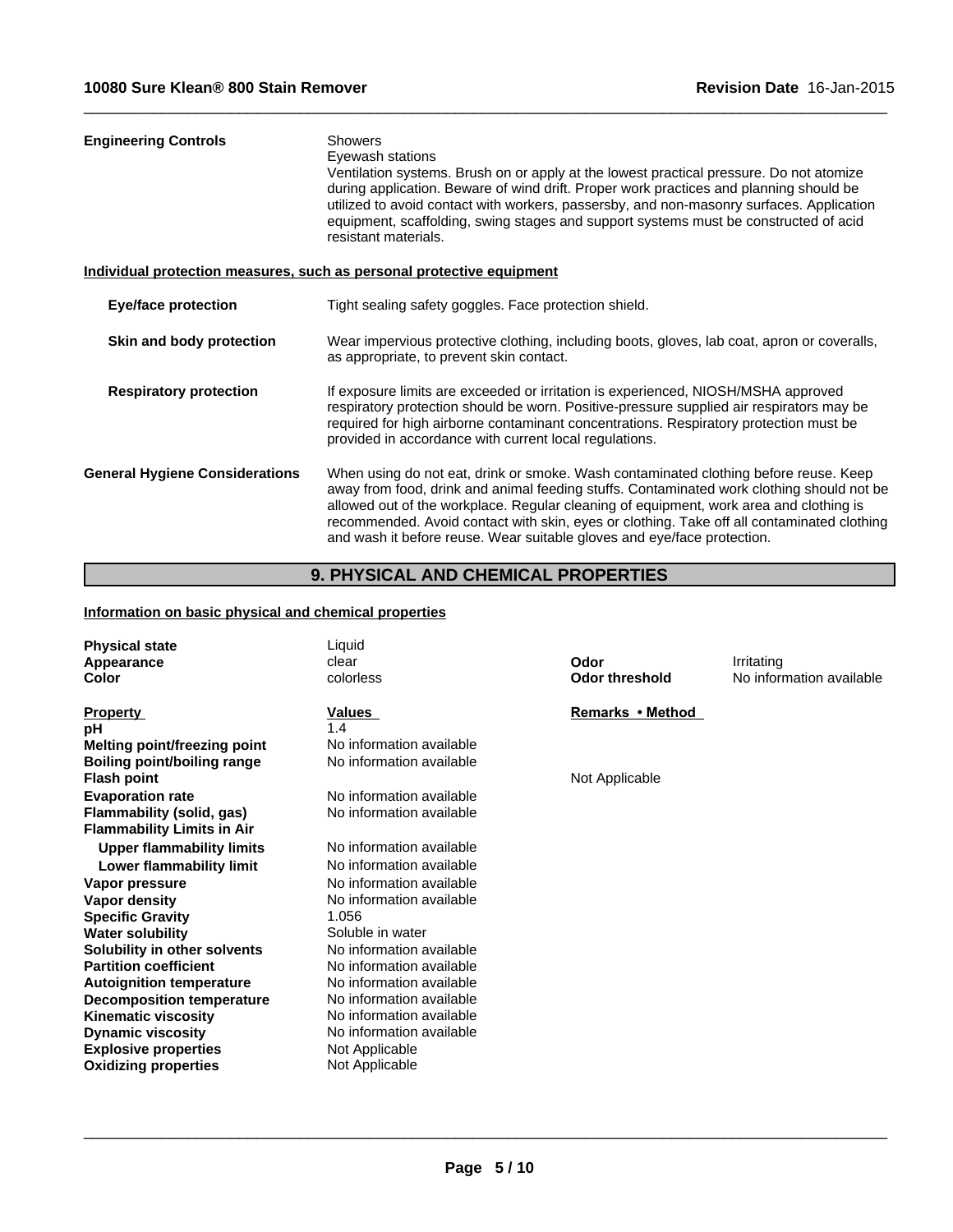# **10. STABILITY AND REACTIVITY**

 $\_$  ,  $\_$  ,  $\_$  ,  $\_$  ,  $\_$  ,  $\_$  ,  $\_$  ,  $\_$  ,  $\_$  ,  $\_$  ,  $\_$  ,  $\_$  ,  $\_$  ,  $\_$  ,  $\_$  ,  $\_$  ,  $\_$  ,  $\_$  ,  $\_$  ,  $\_$  ,  $\_$  ,  $\_$  ,  $\_$  ,  $\_$  ,  $\_$  ,  $\_$  ,  $\_$  ,  $\_$  ,  $\_$  ,  $\_$  ,  $\_$  ,  $\_$  ,  $\_$  ,  $\_$  ,  $\_$  ,  $\_$  ,  $\_$  ,

#### **Reactivity**

No data available

#### **Chemical stability**

Stable under recommended storage conditions.

#### **Possibility of Hazardous Reactions**

None under normal processing.

#### **Conditions to avoid**

Exposure to air or moisture over prolonged periods.

#### **Incompatible materials**

Strong bases. Incompatible with oxidizing agents. Metals.

#### **Hazardous Decomposition Products**

Thermal decomposition can lead to release of irritating and toxic gases and vapors.

# **11. TOXICOLOGICAL INFORMATION**

#### **Information on likely routes of exposure**

| <b>Product Information</b> | Toxic if swallowed Fatal in contact with skin Toxic by inhalation Causes serious eye<br>damage                                                                                                                                         |
|----------------------------|----------------------------------------------------------------------------------------------------------------------------------------------------------------------------------------------------------------------------------------|
| <b>Inhalation</b>          | Avoid breathing vapors or mists. May be fatal if inhaled.                                                                                                                                                                              |
| Eye contact                | Corrosive to the eyes and may cause severe damage including blindness.                                                                                                                                                                 |
| <b>Skin Contact</b>        | Contact causes severe skin irritation and possible burns. May be absorbed through the skin<br>in harmful amounts. Burns from this product may not be immediately painful or evident.<br>Exposures require fluoride specific treatment. |
| Ingestion                  | May be fatal if swallowed. Ingestion causes burns of the upper digestive and respiratory<br>tracts.                                                                                                                                    |

#### **Component Information**

| <b>Chemical Name</b>                                  | Oral LD50                | Dermal LD50                | <b>Inhalation LC50</b>                                      |
|-------------------------------------------------------|--------------------------|----------------------------|-------------------------------------------------------------|
| Water<br>7732-18-5                                    | $> 90$ mL/kg (Rat)       |                            |                                                             |
| Sulfuric Acid<br>7664-93-9                            | $= 2140$ mg/kg (Rat)     |                            | $= 510$ mg/m <sup>3</sup> (Rat) 2 h = 347 ppm<br>ˈRat ) 1 h |
| Hydrogen Fluoride<br>7664-39-3                        | $\overline{\phantom{0}}$ |                            | $= 850$ mg/m <sup>3</sup> (Rat) 1 h = 1276<br>ppm (Rat) 1 h |
| Polyethylene glycol octylphenyl<br>ether<br>9036-19-5 | $= 4190$ mg/kg (Rat)     |                            |                                                             |
| Ethylene Glycol<br>107-21-1                           | $= 4000$ mg/kg (Rat)     | $= 9530 \mu L/kg$ (Rabbit) |                                                             |

#### **Information on toxicological effects**

Symptoms<br>
The product causes burns of eyes, skin and mucous membranes. Burns from this product<br>
may not be immediately painful or evident. Exposures require fluoride specific treatment.<br>
Toxic in contact with skin and if s may not be immediately painful or evident. Exposures require fluoride specific treatment. Toxic in contact with skin and if swallowed. Fatal if inhaled. Fatal in contact with skin.

#### **Delayed and immediate effects as well as chronic effects from short and long-term exposure**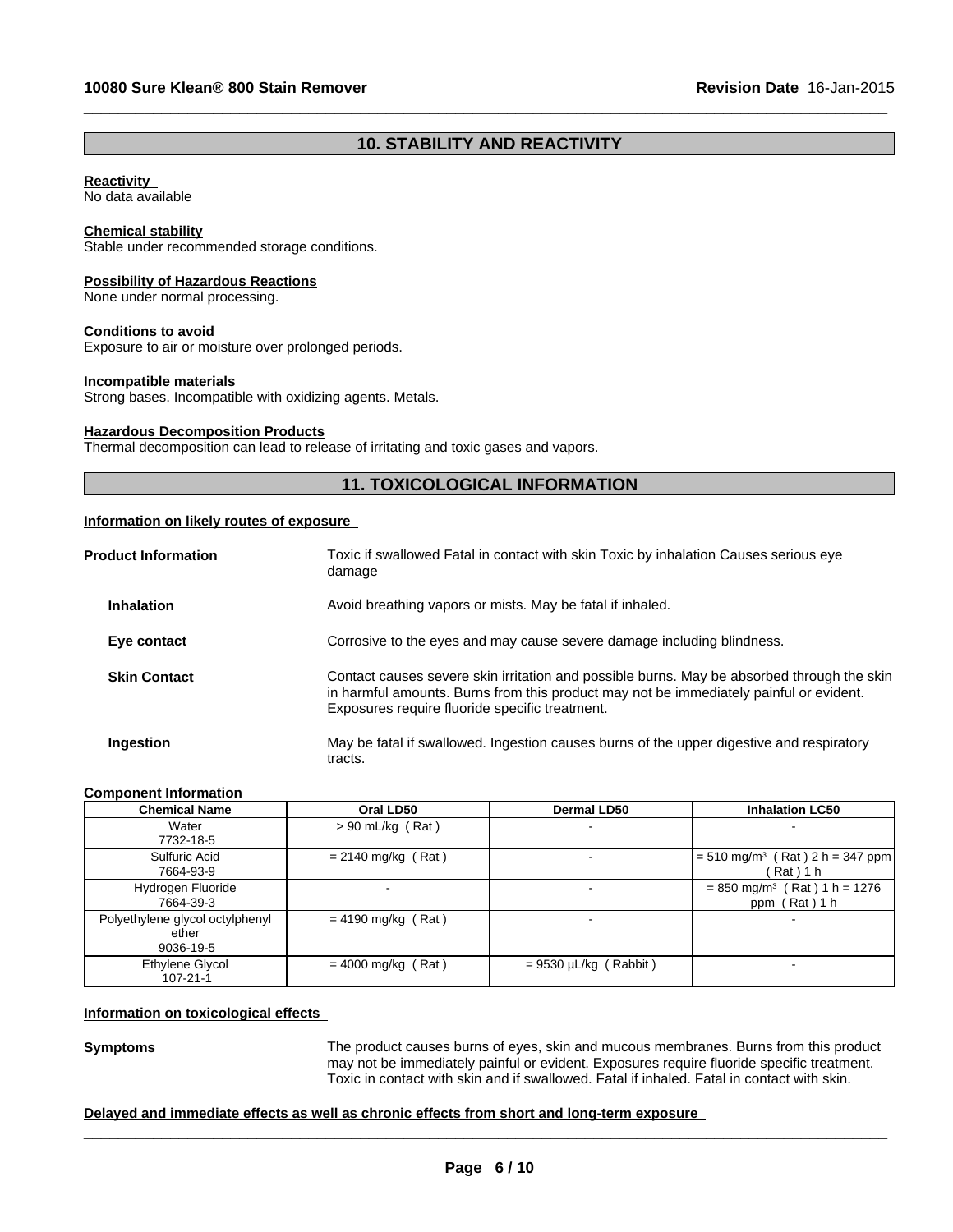| <b>Sensitization</b><br><b>Germ cell mutagenicity</b><br>Carcinogenicity | No information available.<br>No information available.<br>This product does not contain any carcinogens or potential carcinogens as listed by OSHA,<br>IARC or NTP.                                                                                                                                               |
|--------------------------------------------------------------------------|-------------------------------------------------------------------------------------------------------------------------------------------------------------------------------------------------------------------------------------------------------------------------------------------------------------------|
| <b>Reproductive toxicity</b>                                             | No information available.                                                                                                                                                                                                                                                                                         |
| <b>STOT - single exposure</b>                                            | No information available.                                                                                                                                                                                                                                                                                         |
| <b>STOT - repeated exposure</b>                                          | No information available.                                                                                                                                                                                                                                                                                         |
| <b>Chronic toxicity</b>                                                  | Chronic exposure to corrosive fumes/gases may cause erosion of the teeth followed by jaw<br>necrosis. Bronchial irritation with chronic cough and frequent attacks of pneumonia are<br>common. Gastrointestinal disturbances may also be seen. Avoid repeated exposure.<br>Possible risk of irreversible effects. |
| <b>Target Organ Effects</b>                                              | central nervous system, Eyes, Respiratory system, Skin, Teeth.                                                                                                                                                                                                                                                    |
| <b>Aspiration hazard</b>                                                 | Risk of serious damage to the lungs (by aspiration).                                                                                                                                                                                                                                                              |

# **Numerical measures of toxicity - Product Information**

| <b>Unknown Acute Toxicity</b>        | 1.04896% of the mixture consists of ingredient(s) of unknown toxicity         |
|--------------------------------------|-------------------------------------------------------------------------------|
|                                      | The following values are calculated based on chapter 3.1 of the GHS document. |
| ATEmix (oral)                        | 130 $mg/kg$                                                                   |
| <b>ATEmix (dermal)</b>               | 133 $mg/kg$                                                                   |
| ATEmix (inhalation-gas)              | 13788 mg/l                                                                    |
| <b>ATEmix (inhalation-dust/mist)</b> | $0.9$ mg/l                                                                    |
| <b>ATEmix (inhalation-vapor)</b>     | $8.6$ mg/l                                                                    |

# **12. ECOLOGICAL INFORMATION**

#### **Ecotoxicity**

| <b>Chemical Name</b>              | Algae/aquatic plants                                               | <b>Fish</b>                                                                                                                                                                                                                                                                                                                               | <b>Toxicity to</b><br>microorganisms | <b>Crustacea</b>                       |
|-----------------------------------|--------------------------------------------------------------------|-------------------------------------------------------------------------------------------------------------------------------------------------------------------------------------------------------------------------------------------------------------------------------------------------------------------------------------------|--------------------------------------|----------------------------------------|
| Sulfuric Acid<br>7664-93-9        |                                                                    | 500: 96 h Brachydanio rerio<br>mg/L LC50 static                                                                                                                                                                                                                                                                                           |                                      | 29: 24 h Daphnia magna<br>mg/L EC50    |
| Hydrogen Fluoride<br>7664-39-3    |                                                                    | 660: 48 h Leuciscus idus<br>mg/L LC50                                                                                                                                                                                                                                                                                                     |                                      | 270: 48 h Daphnia species<br>mg/L EC50 |
| Ethylene Glycol<br>$107 - 21 - 1$ | 6500 - 13000: 96 h<br>Pseudokirchneriella<br>subcapitata mg/L EC50 | 41000: 96 h Oncorhynchus<br>mykiss mg/L LC50 14 - 18:<br>96 h Oncorhynchus mykiss<br>mL/L LC50 static 27540: 96<br>h Lepomis macrochirus mg/L<br>LC50 static 40761: 96 h<br>Oncorhynchus mykiss mg/L<br>LC50 static 40000 - 60000:<br>96 h Pimephales promelas<br>mg/L LC50 static 16000: 96<br>h Poecilia reticulata mg/L<br>LC50 static |                                      | 46300: 48 h Daphnia magna<br>mg/L EC50 |

#### **Persistence and degradability**

No information available.

#### **Bioaccumulation**

No information available.

| <b>Chemical Name</b>              | <b>Partition coefficient</b> |
|-----------------------------------|------------------------------|
| Hydrogen Fluoride<br>7664-39-3    | $-1.4$                       |
| Ethylene Glycol<br>$107 - 21 - 1$ | $-1.93$                      |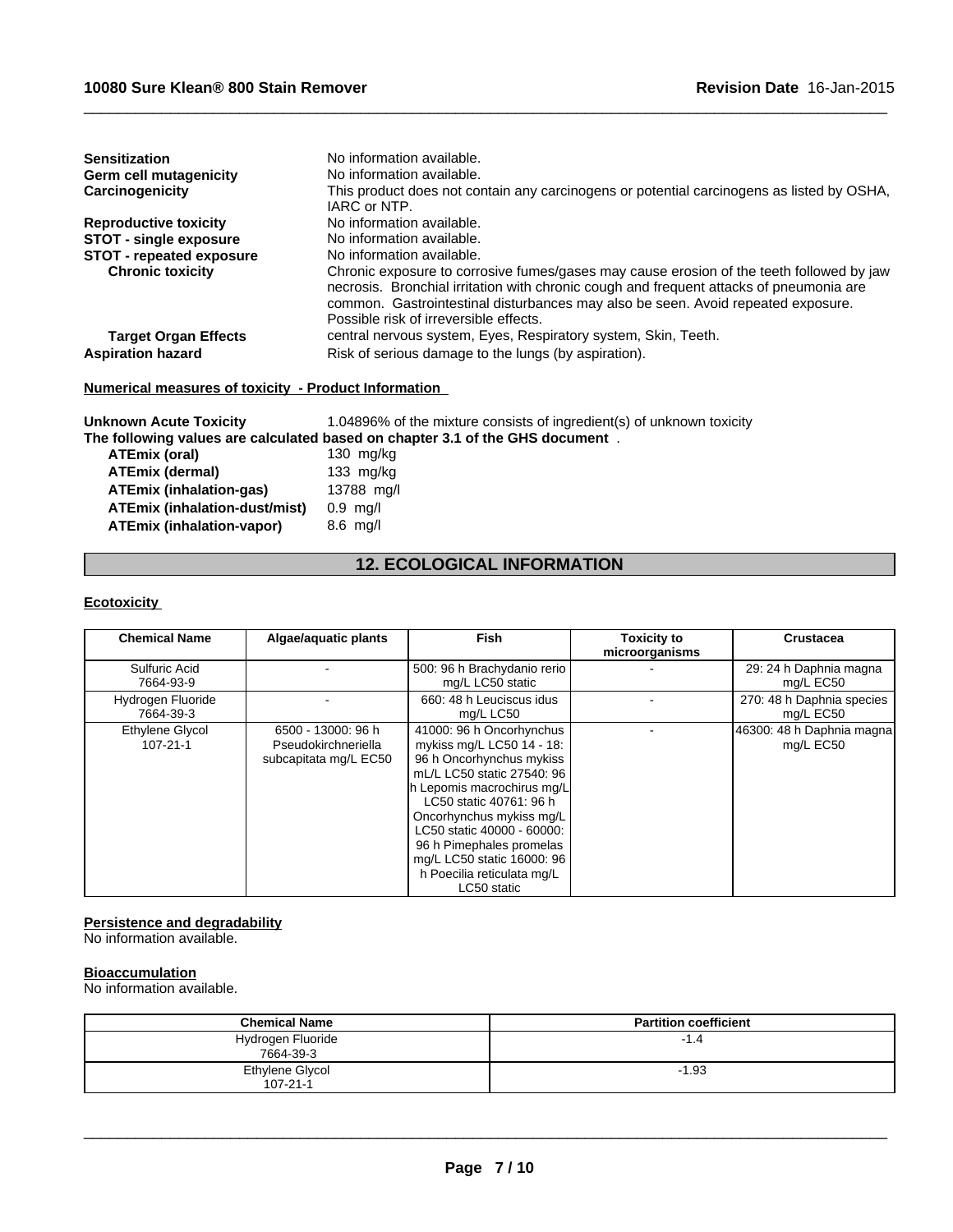**Other adverse effects** No information available

#### **13. DISPOSAL CONSIDERATIONS**

 $\_$  ,  $\_$  ,  $\_$  ,  $\_$  ,  $\_$  ,  $\_$  ,  $\_$  ,  $\_$  ,  $\_$  ,  $\_$  ,  $\_$  ,  $\_$  ,  $\_$  ,  $\_$  ,  $\_$  ,  $\_$  ,  $\_$  ,  $\_$  ,  $\_$  ,  $\_$  ,  $\_$  ,  $\_$  ,  $\_$  ,  $\_$  ,  $\_$  ,  $\_$  ,  $\_$  ,  $\_$  ,  $\_$  ,  $\_$  ,  $\_$  ,  $\_$  ,  $\_$  ,  $\_$  ,  $\_$  ,  $\_$  ,  $\_$  ,

| Waste treatment methods       |                                                                                                        |
|-------------------------------|--------------------------------------------------------------------------------------------------------|
| <b>Disposal of wastes</b>     | Disposal should be in accordance with applicable regional, national and local laws and<br>regulations. |
| <b>Contaminated packaging</b> | Do not reuse container.                                                                                |
| <b>US EPA Waste Number</b>    | D002                                                                                                   |

This product contains one or more substances that are listed with the State of California as a hazardous waste.

# **14. TRANSPORT INFORMATION**

|                         | Regulated                          |
|-------------------------|------------------------------------|
| <b>UN/ID No</b>         | <b>UN2922</b>                      |
| Proper shipping name    | Corrosive Liquid, Toxic, n.o.s. (H |
| <b>Hazard Class</b>     | 8                                  |
| <b>Subsidiary class</b> | (6.1)                              |
| <b>Packing Group</b>    |                                    |

rrosive Liquid, Toxic, n.o.s. (Hydrofluoric and Sulfuric Acid)

# **15. REGULATORY INFORMATION**

**International Inventories TSCA** Complies **DSL/NDSL** Complies **Legend:** 

*Complies TSCA - United States Toxic Substances Control Act Section 8(b) Inventory DSL/NDSL - Canadian Domestic Substances List/Non-Domestic Substances List*

### **US Federal Regulations**

#### **SARA 313**

Section 313 of Title III of the Superfund Amendments and Reauthorization Act of 1986 (SARA). This product contains a chemical or chemicals which are subject to the reporting requirements of the Act and Title 40 of the Code of Federal Regulations, Part 372

| <b>Chemical Name</b>                  | <b>CAS No</b>  | Weight-% | <b>SARA 313 - Threshold</b><br><b>Values %</b> |
|---------------------------------------|----------------|----------|------------------------------------------------|
| Sulfuric Acid - 7664-93-9             | 7664-93-9      | $5 - 10$ | I.O                                            |
| Hydrogen Fluoride - 7664-39-3         | 7664-39-3      | - 5      | ]. ا                                           |
| Ethylene Glycol - 107-21-1            | $107 - 21 - 1$ | - 5      | I.O                                            |
| <b>SARA 311/312 Hazard Categories</b> |                |          |                                                |

# **Acute health hazard** Yes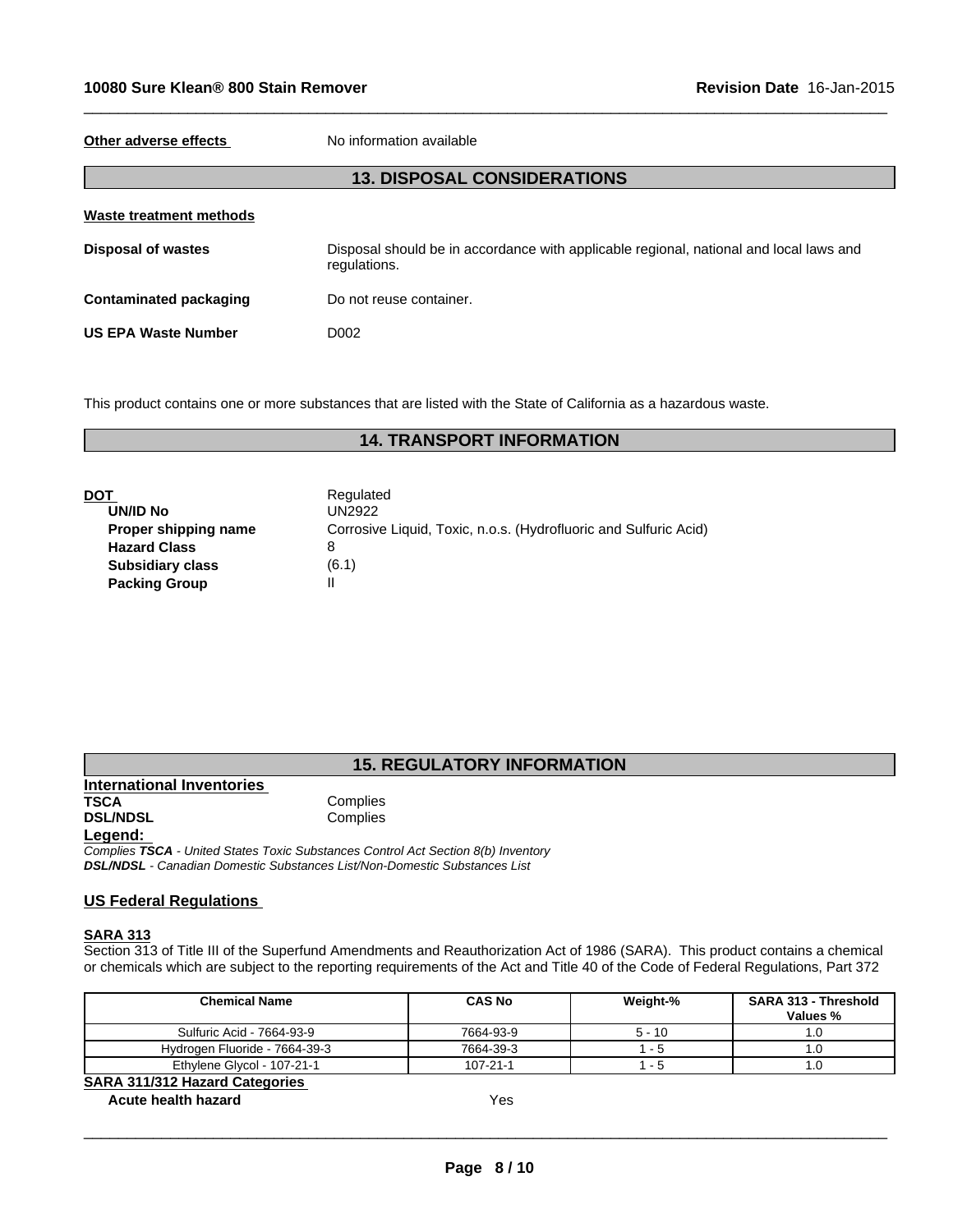| <b>Chronic Health Hazard</b>      | Yes |  |
|-----------------------------------|-----|--|
| <b>Fire hazard</b>                | N٥  |  |
| Sudden release of pressure hazard | N٥  |  |
| <b>Reactive Hazard</b>            | N٥  |  |

# **CWA (Clean Water Act)**

This product does not contain any substances regulated as pollutants pursuant to the Clean Water Act (40 CFR 122.21 and 40 CFR 122.42)

 $\_$  ,  $\_$  ,  $\_$  ,  $\_$  ,  $\_$  ,  $\_$  ,  $\_$  ,  $\_$  ,  $\_$  ,  $\_$  ,  $\_$  ,  $\_$  ,  $\_$  ,  $\_$  ,  $\_$  ,  $\_$  ,  $\_$  ,  $\_$  ,  $\_$  ,  $\_$  ,  $\_$  ,  $\_$  ,  $\_$  ,  $\_$  ,  $\_$  ,  $\_$  ,  $\_$  ,  $\_$  ,  $\_$  ,  $\_$  ,  $\_$  ,  $\_$  ,  $\_$  ,  $\_$  ,  $\_$  ,  $\_$  ,  $\_$  ,

| <b>Chemical Name</b>           | <b>CWA - Reportable</b><br>Quantities | <b>CWA - Toxic Pollutants</b> | <b>CWA - Priority Pollutants</b> | <b>CWA - Hazardous</b><br><b>Substances</b> |
|--------------------------------|---------------------------------------|-------------------------------|----------------------------------|---------------------------------------------|
| Sulfuric Acid<br>7664-93-9     | 1000 lb                               |                               | $\,$                             |                                             |
| Hydrogen Fluoride<br>7664-39-3 | 100 lb                                |                               | -                                |                                             |

#### **CERCLA**

This material, as supplied, does not contain any substances regulated as hazardous substances under the Comprehensive Environmental Response Compensation and Liability Act (CERCLA) (40 CFR 302) or the Superfund Amendments and Reauthorization Act (SARA) (40 CFR 355). There may be specific reporting requirements at the local, regional, or state level pertaining to releases of this material

| <b>Chemical Name</b> | <b>Hazardous Substances RQs</b> | <b>CERCLA/SARA RQ</b> | <b>Reportable Quantity (RQ)</b> |
|----------------------|---------------------------------|-----------------------|---------------------------------|
| Sulfuric Acid        | 1000 lb                         | 1000 lb               | RQ 1000 lb final RQ             |
| 7664-93-9            |                                 |                       | RQ 454 kg final RQ              |
| Hydrogen Fluoride    | 100 <sub>lb</sub>               | 100 <sub>lb</sub>     | RQ 100 lb final RQ              |
| 7664-39-3            |                                 |                       | RQ 45.4 kg final RQ             |
| Ethylene Glycol      | 5000 lb                         |                       | RQ 5000 lb final RQ             |
| $107 - 21 - 1$       |                                 |                       | RQ 2270 kg final RQ             |

### **US State Regulations**

#### **California Proposition 65**

This product does not contain any Proposition 65 chemicals

#### **U.S. State Right-to-Know Regulations**

| <b>Chemical Name</b>              | <b>New Jersey</b> | <b>Massachusetts</b> | Pennsylvania |
|-----------------------------------|-------------------|----------------------|--------------|
| Sulfuric Acid<br>7664-93-9        |                   |                      |              |
| Ethylene Glycol<br>$107 - 21 - 1$ |                   |                      |              |

#### **16. OTHER INFORMATION Prepared By**<br> **Issue Date**<br> **ISSUE Date**<br> **Regulatory Department Issue Date** 16-Jan-2015 **Revision Date Revision Note** No information available **NFPA Health hazards** 3 **Flammability** 0 **Instability** 0 **Physical and Chemical Properties** - **HMIS Health hazards 3<sup>\*</sup> <b>Flammability 0 Physical hazards 0 Personal protection**  $X$